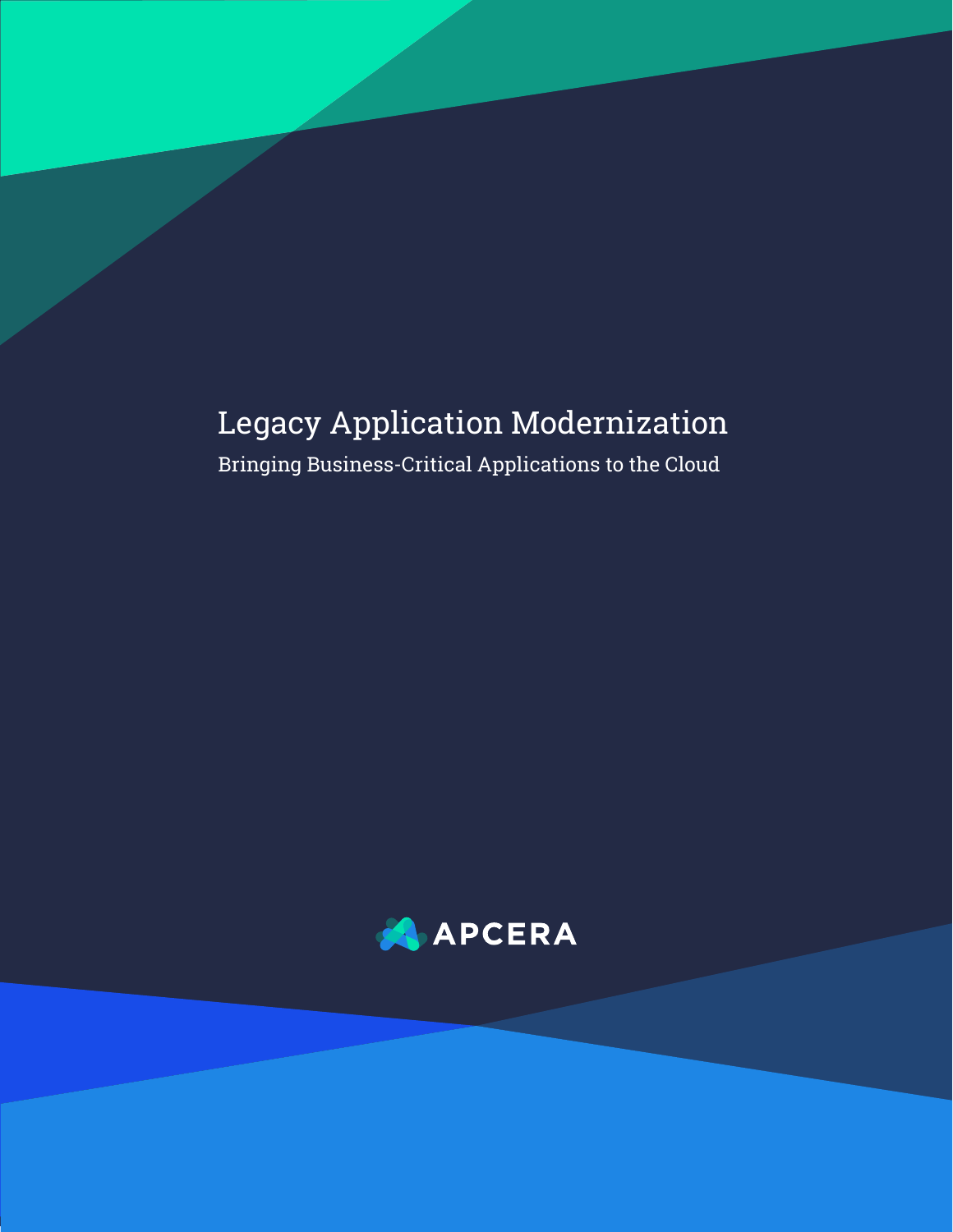# Legacy Application Modernization: Bringing Business-Critical Applications to the Cloud

# **Overview**

Most enterprises today have built their business on legacy applications. In many cases these applications are still critical to the business, but are not nearly as performant or cost-effective as they once were. Legacy applications have long release cycles and are costly and resource-intensive to maintain. Many of these applications are dependent on specific infrastructure and services, essentially locking the enterprises in to more outdated and inefficient technology. This hurts time to market and competitiveness.

To become faster and more agile, enterprises want to modernize their legacy applications. Modernization enables innovation, controls costs, and provides new ways to consume information. There are several approaches to modernization, ranging from a simple "lift and shift"—where an existing application is moved to a more conducive environment—to a complete decomposition and re-architecture of a legacy application.

The Apcera Platform is designed to support both cloud-native and legacy applications. Because Apcera is secure by default, leverages true hybrid cloud infrastructure, and is a complete, enterprise-grade solution, the platform is ideal for enterprises that are in the midst of their modernization journey. In particular, Apcera is for enterprises that want to containerize and migrate legacy applications to the cloud.

# Key Takeaways

# *Running and maintaining legacy applications involves considerable challenges.*

People tend to think of legacy applications as applications that are old. But David Williams, Principal at Williams & Garcia (an independent technology solution provider), offered a slightly different definition. Williams sees "legacy" as applications and architectures that are not modern or current, regardless of their age. More precisely, a legacy application is anything that is not a 12-factor application.

#### **What is a 12-factor application?**

| L    | Codebase                 | One codebase tracking in revision control,<br>many deploys          |
|------|--------------------------|---------------------------------------------------------------------|
| II.  | <b>Dependencies</b>      | Explicitly declare and isolate dependencies                         |
| III. | Config                   | Store config in the environment                                     |
| IV.  | <b>Backing services</b>  | <b>Backing services</b>                                             |
| V.   | Build, release, run      | Strictly separate build and run stages                              |
| VI.  | <b>Processes</b>         | Execute the app as one or more stateless<br>processes               |
|      | VII. Port binding        | Export services via port binding                                    |
|      | <b>VIII. Concurrency</b> | Scale out via the process model                                     |
| IX.  | <b>Disposability</b>     | Maximize robustness with fast startup and<br>graceful shutdown      |
| Χ.   | Dev/prod parity          | Keep development, staging, and production<br>as similar as possible |
| XI.  | Logs                     | Treat logs as event streams                                         |
|      | XII. Admin processes     | Run admin/management tasks as one-off<br>processes                  |

Legacy applications present enterprises with multiple challenges, which include:

- **Lock-in.** Enterprises can get locked into their technology stack as legacy applications are often dependent on infrastructure.
- **Resource intensive.** Legacy applications are resource intensive to update and maintain. It is also becoming increasingly difficult to find people proficient at maintaining older technology.
- **Long release cycles.** An enterprise might be stuck with an 18-month release cycle on a core application. In today's fastpaced, competitive landscape, this can hinder the pace of innovation and prevent companies from getting to market quickly with new products.
- **Difficult to thoroughly test.** Many legacy applications were built without adequate functional tests, and any testing with legacy apps is manual and ad hoc.

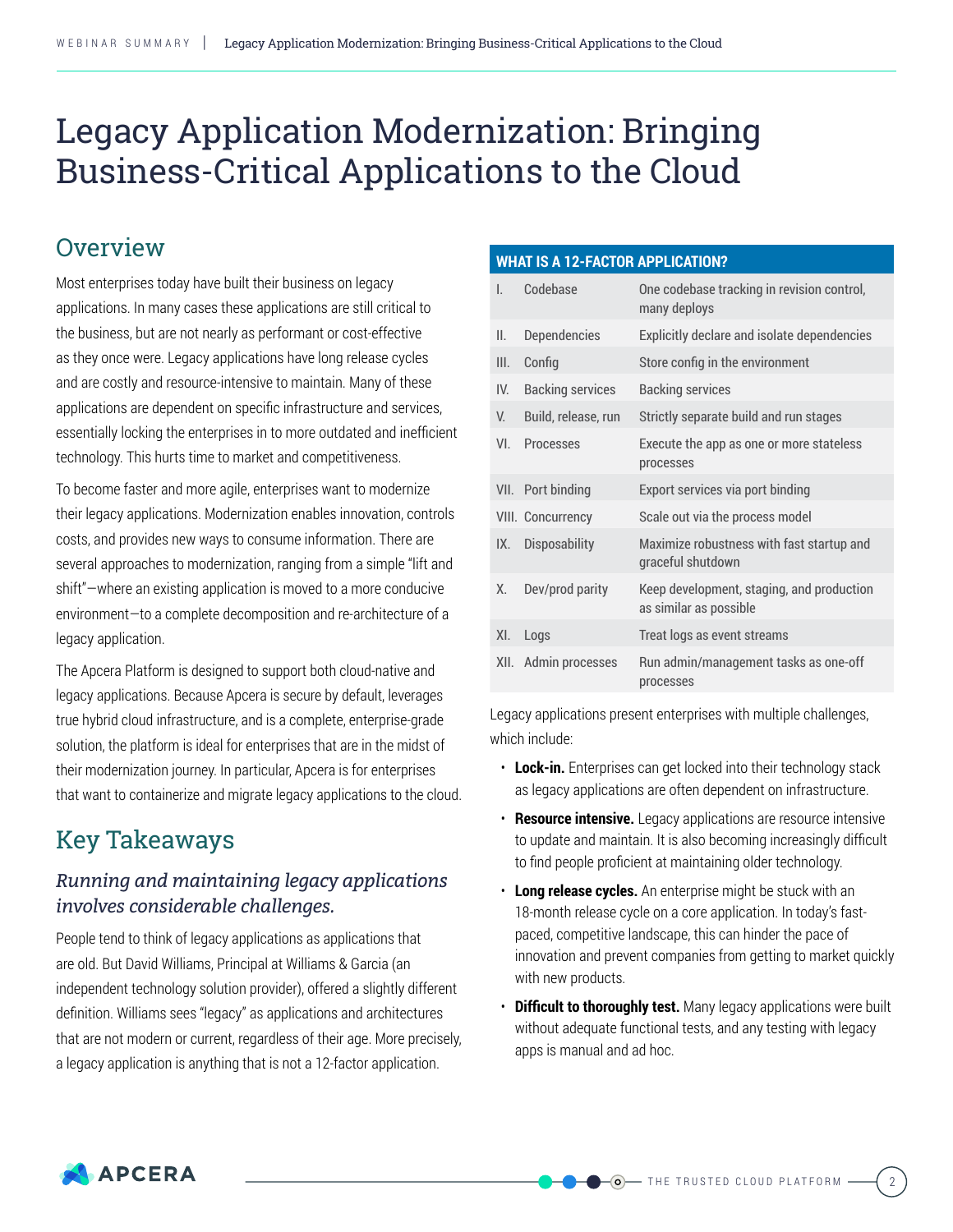• **Deployment difficulties.** Deployment processes are manual and slow, and if mistakes are made in deployment they might not be discovered for weeks.

"Legacy applications can be time consuming, costly, and risk prone. The net result is that your enterprise is stuck spending most of its time in an effort dealing with legacy applications, and is unable to move forward."

– Henry Stapp, Director of Product Management, Apcera

# *Modernization of legacy applications has tremendous benefits, but comes with real challenges.*

Modernization of an organization's technology is critical to provide the innovation, speed, and agility that companies need to compete in the marketplace. Modernization also enables enterprises to reduce costs around infrastructure and licensing. For example, when companies manage their own dedicated hosts to run an application, they may end up with VM or infrastructure sprawl, which increases costs. In contrast, when modernizing applications, enterprises that move to a modern container-based deployment model can dramatically reduce infrastructure costs and get a better handle on licensing costs, deployment, and provisioning.

#### **Benefits of Modernization**

- Enables fast-paced innovation
- Controls IT costs
- Makes IT more proactive
- Provides new ways to consume information

While legacy apps require IT organizations to be reactive in fighting fires and working just to keep the lights on, modernization enables IT to be proactive and strategic. Modernization also enables application information to be consumed in new ways. The traditional way of

consuming an application is through a web browser, which is still the leading use case. But modernization allows for application information to be consumed through mobile, social, and even virtual reality. Modernization makes it possible to open up application architecture to provide access to internal data flows, such as data from the Internet of Things.

> "There are a lot of companies experimenting and innovating to try to discover new ways to engage their customers. . . . You can't really do that easily with traditional or legacy application architectures because they don't have the means of facilitating those kinds of consumption models."

– David Williams, Principal, Williams & Garcia

Challenges arise because modernization affects more than just the application. It impacts infrastructure, the application architecture, processes, and even the culture within an organization.

Legacy applications are often unique and idiosyncratic in how they are built, configured, and deployed, which makes them difficult to standardize. Legacy applications often have specific infrastructure dependencies, where one app runs on one server, limiting infrastructure flexibility. Modernization of applications results in a more agnostic infrastructure, where assets are used more efficiently.

Also, legacy apps rarely use automation, while modernized apps are heavily based on automation, and legacy apps tend to have siloed lifecycle management compared to modernized apps, which have more fluid, agile lifecycle management. This allows enterprises to release features and functionalities for customers right away and iterate quickly.

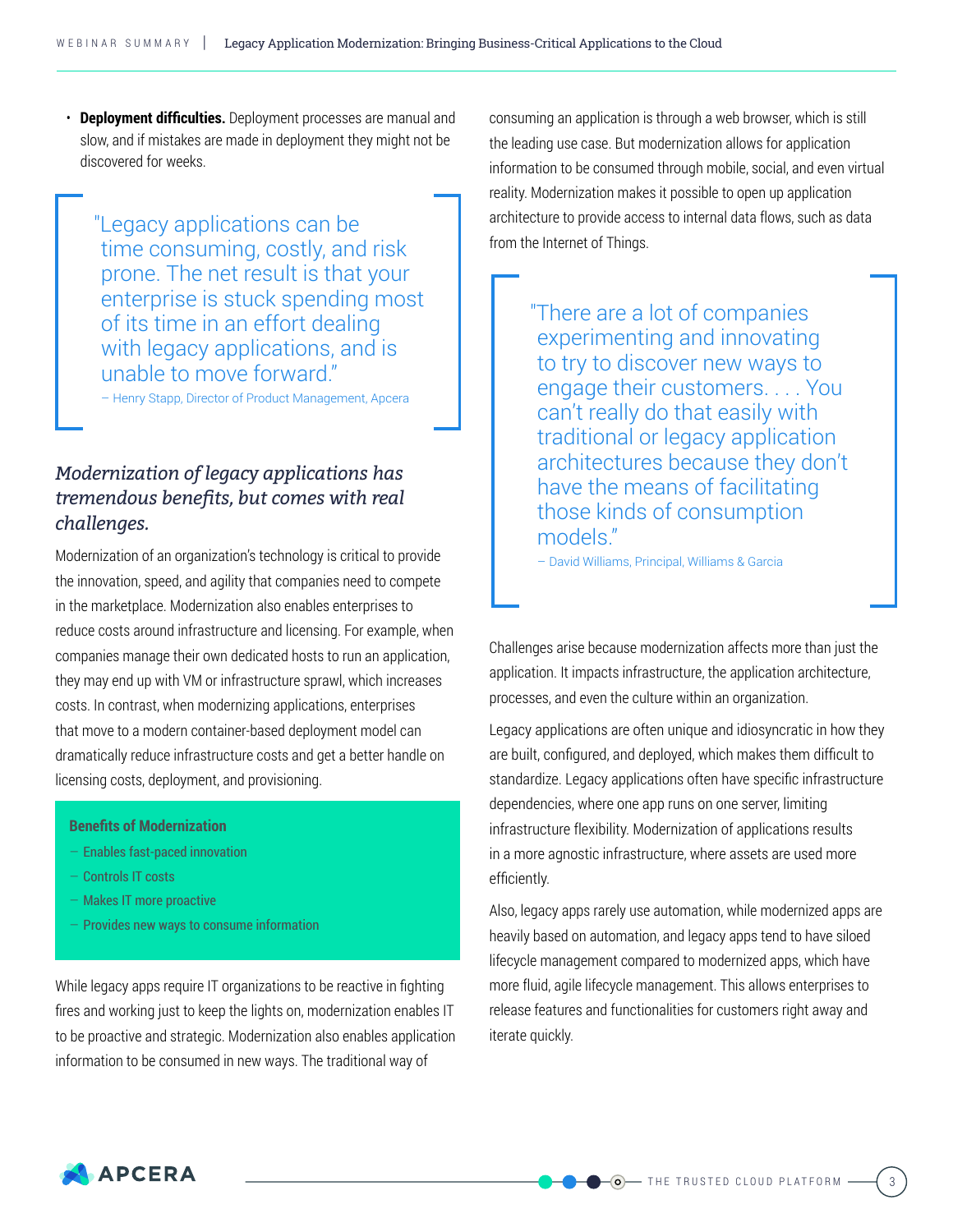The benefits of legacy application modernization are important to the modern enterprise, but it is equally important that the people and processes are amenable to change to support the modernized application.

**Figure 1** | Challenges During Modernization Process

| <b>Legacy Application</b>                              | <b>Modernized Application</b>                    |
|--------------------------------------------------------|--------------------------------------------------|
| Unique build, deployment and configuration             | Standardized build, deployment and configuration |
| Infrastructure dependencies                            | Infrastructure agnostic                          |
| Rarely uses automation Based                           | Based heavily on automation                      |
| Tend to have siloed, waterfall lifecycle<br>management | More fluid, agile DevOps lifecycle management    |

### *Enterprises face critical decisions about what and how to modernize.*

Most enterprises have dozens or even hundreds of legacy applications. In deciding to modernize, it is not possible to modernize everything at once, requiring prioritization. Deciding where to start requires:

- Treating every legacy application as unique and understanding each application's differences.
- Determining the targeted future state for each legacy application, which includes thinking about the desired consumption models for an application.
- Prioritizing applications with the greatest business impact.
- Prioritizing applications that are easier to modernize.

### *There are seven general approaches to modernizing.*

These seven approaches, shown below, are "the 7 R's."



#### **Figure 2** | Modernization Approaches

The 7 R's are:

- **Retire.** An application is no longer needed and a plan is developed to sunset it. The application has reached the end of its useful life.
- **Retain.** An application is kept and left as it is. It isn't moved to a different platform or modernized.
- **Rehost.** With minimal changes, an application is moved ("lifted and shifted") into a different type of runtime environment. This is fast and affordable, and can be effective at reducing some data center costs,
- **Replatform.** The application is lifted and shifted with minimal changes, but more significant infrastructure changes are made to address environmental dependencies the application needs. For example, instead of reusing an Oracle or SQL Server database, an enterprise could take advantage of Amazon RDS to realize the operational advantages of a cloud provider. This is where real modernization comes in, which can transform an enterprise.
- **Refactor.** This involves making very specific changes and revisions to an application to leverage the cloud.
- **Reuse.** This is consolidating services and application components, and productizing services that an application (or multiple applications) provides. This is being seen to some degree with microservices.
- **Replace.** This is a rare and extreme move. This might be done by completely replacing an existing application with a SaaS service or building cloud-native applications. It is a complete rewrite from the ground up, rather than trying to refactor or reuse components from the original application.

Many enterprises are getting the greatest bang for their buck through lift and shift. Doing so is fast, reduces costs, and increases agility. An example is moving from physical to virtual or from virtual to containers. Lift and shift is ideal for some legacy applications, such as commercial off-the-shelf applications like an SAP application that can't be rearchitected, or applications that are less resource-intensive.

"With lift and shift, the idea is you want to modernize the environment of the application without doing workload transformation on the application itself."

– Henry Stapp, Director of Product Management, Apcera

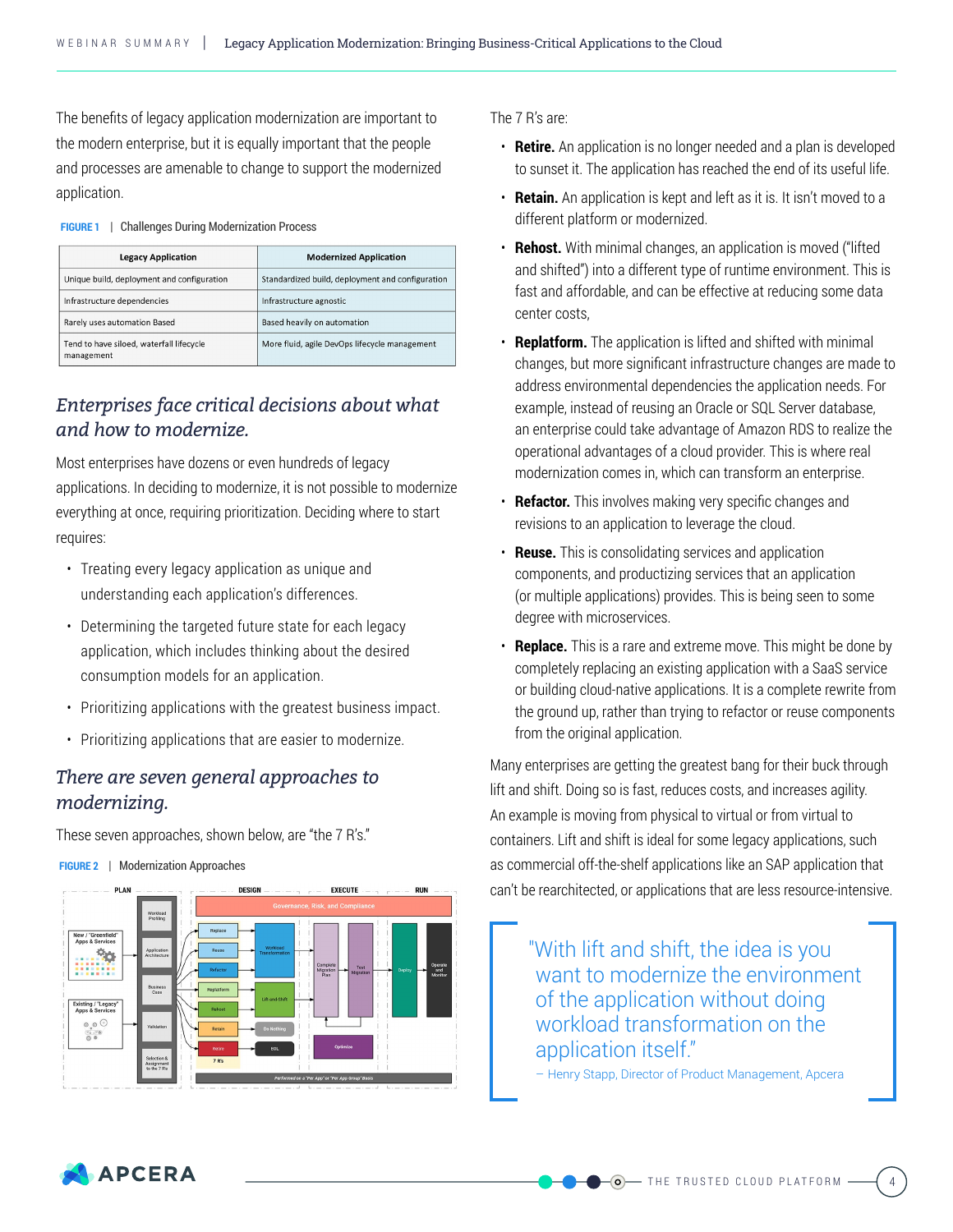With the reuse approach, an enterprise may conclude that some redesign is required, but doing so incrementally has advantages like faster time to value, risk mitigation, and a path to full modernization. This looks at modernization as a process with multiple steps.

**Figure 3** | Reuse — Incremental Modernization Pattern



"There are cases where you say, 'We want to start decomposing this application and moving it towards a more modern architecture,' but you don't want to do that all at once.... Over time you modernize your application into the desired target space."

– Henry Stapp, Director of Product Management, Apcera

# *Apcera—designed for cloud-native and legacy applications.*

The Apcera Platform was created to support cloud-native and legacy applications, while simultaneously supporting the modernization of legacy applications. Apcera is the only enterprise-grade platform that

"We [at Apcera] focused on designing a platform that could run both cloud-native and legacy applications."

– Henry Stapp, Director of Product Management, Apcera

provides value out-of-the-box and can scale with the organization.

Key elements of this platform are:

- **Cloud-Native and Legacy** One platform for all your applications.
- **Security by Default** Ingress and egress are tightly controlled by policy and all doors are closed by default, providing enterprise-grade security.
- **True Hybrid Infrastructure**  Treat all your infrastructure as a single cluster.
- **Advanced Networking**  Providing high levels of isolation and control at the workload level.
- **Full Stack Solution** Everything you need in a single solution including orchestration, storage, logging, auditing, and governance.
- **Turnkey** Faster time to value as it is production-ready on day 1.

"We talk about being an enterprisegrade container management platform, but are really focused on enterprises that want to migrate legacy applications to the cloud, want to containerize their legacy applications."

– Henry Stapp, Director of Product Management, Apcera

#### **Figure 4** | Apcera Platform